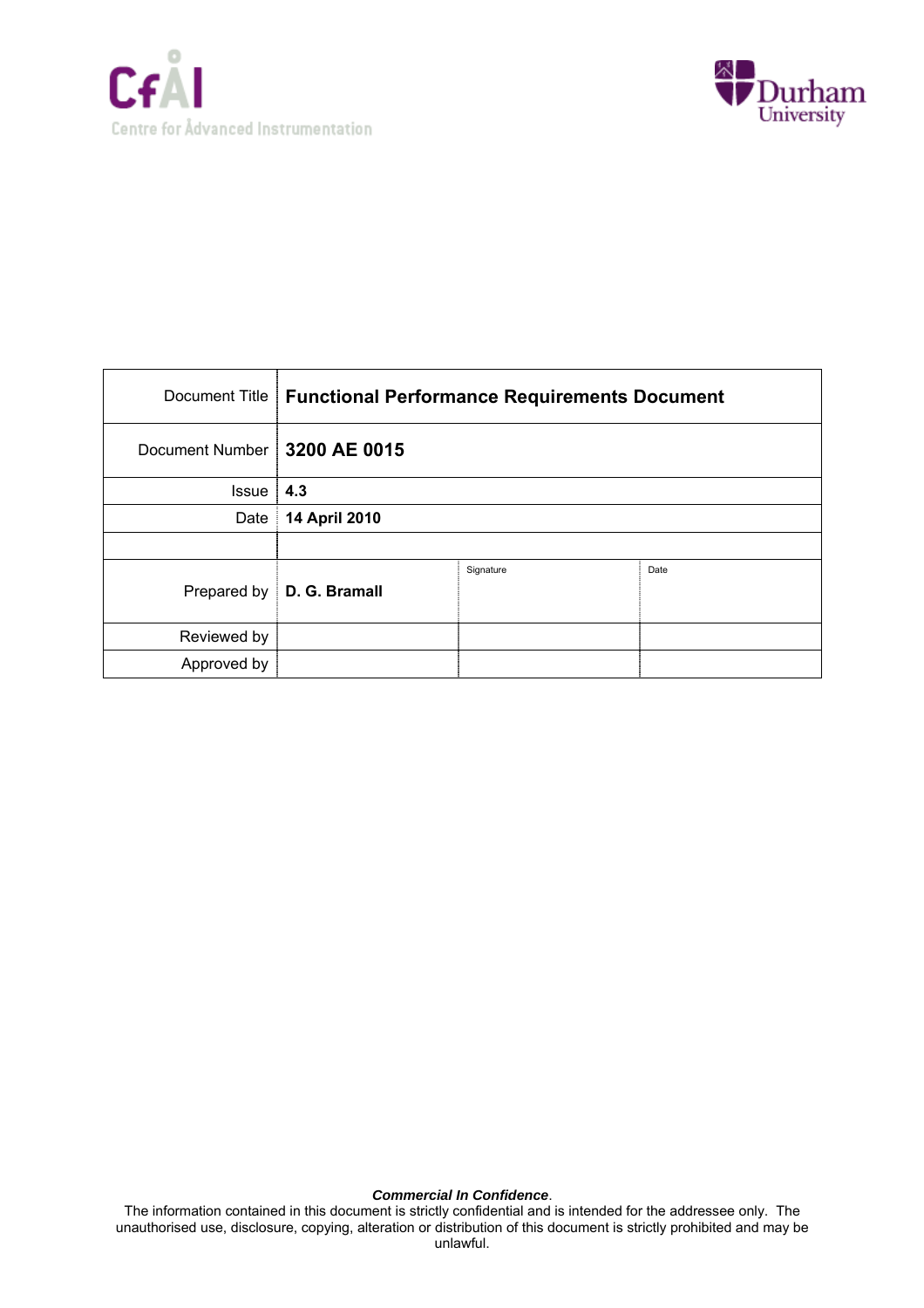# **Change Record**

| <b>Issue</b> | <b>Date</b> | <b>Section(s) Affected</b> | <b>Description of Change/Change Request</b><br><b>Reference/Remarks</b>                                                                                                                                                                                                                             |
|--------------|-------------|----------------------------|-----------------------------------------------------------------------------------------------------------------------------------------------------------------------------------------------------------------------------------------------------------------------------------------------------|
| 2.1          | 15/03/05    | Not Applicable             | University of Canterbury - CDR version                                                                                                                                                                                                                                                              |
| 3.0          | 18/12/07    | All                        | CfAI controlled version - Draft issued for comment                                                                                                                                                                                                                                                  |
| 4.0          | 18/08/08    | All                        | Updated with information from S. Barnes' SPIE<br>paper. Esp. image quality and resolving power<br>specification                                                                                                                                                                                     |
| 4.1          | 27/05/09    |                            | Typos corrected<br>RD35 changed goal to agree with SALT High-<br>Resolution Spectrograph Proposals for<br>Spectrograph Enclosure document (informal)<br>RD25 ThAr is now in place of sky fibre<br>Red blue exposure controlled by one shutter<br>RT05 Precision RV mode figures added (with<br>TBC) |
| 4.2          |             |                            | <b>Typos corrected</b>                                                                                                                                                                                                                                                                              |
| 4.3          |             |                            | TDB's removed                                                                                                                                                                                                                                                                                       |

# **Applicable Documents**

| <b>Title</b> | <b>Document Number</b> |
|--------------|------------------------|
|              |                        |
|              |                        |
|              |                        |
|              |                        |

# **Reference Documents**

|                 | <b>Title</b>                                                                                                                                  | <b>Document Number</b>                   |
|-----------------|-----------------------------------------------------------------------------------------------------------------------------------------------|------------------------------------------|
| RD <sub>1</sub> | <b>Operational Concepts Definition Document</b>                                                                                               | 3200 AE 0018 (Currently<br>under review) |
| RD <sub>2</sub> | The optical design of the Southern African Large<br>Telescope High Resolution spectrograph: SALT<br>HRS, Barnes et al., 2008. SPIE Marseille. |                                          |
|                 |                                                                                                                                               |                                          |
|                 |                                                                                                                                               |                                          |
|                 |                                                                                                                                               |                                          |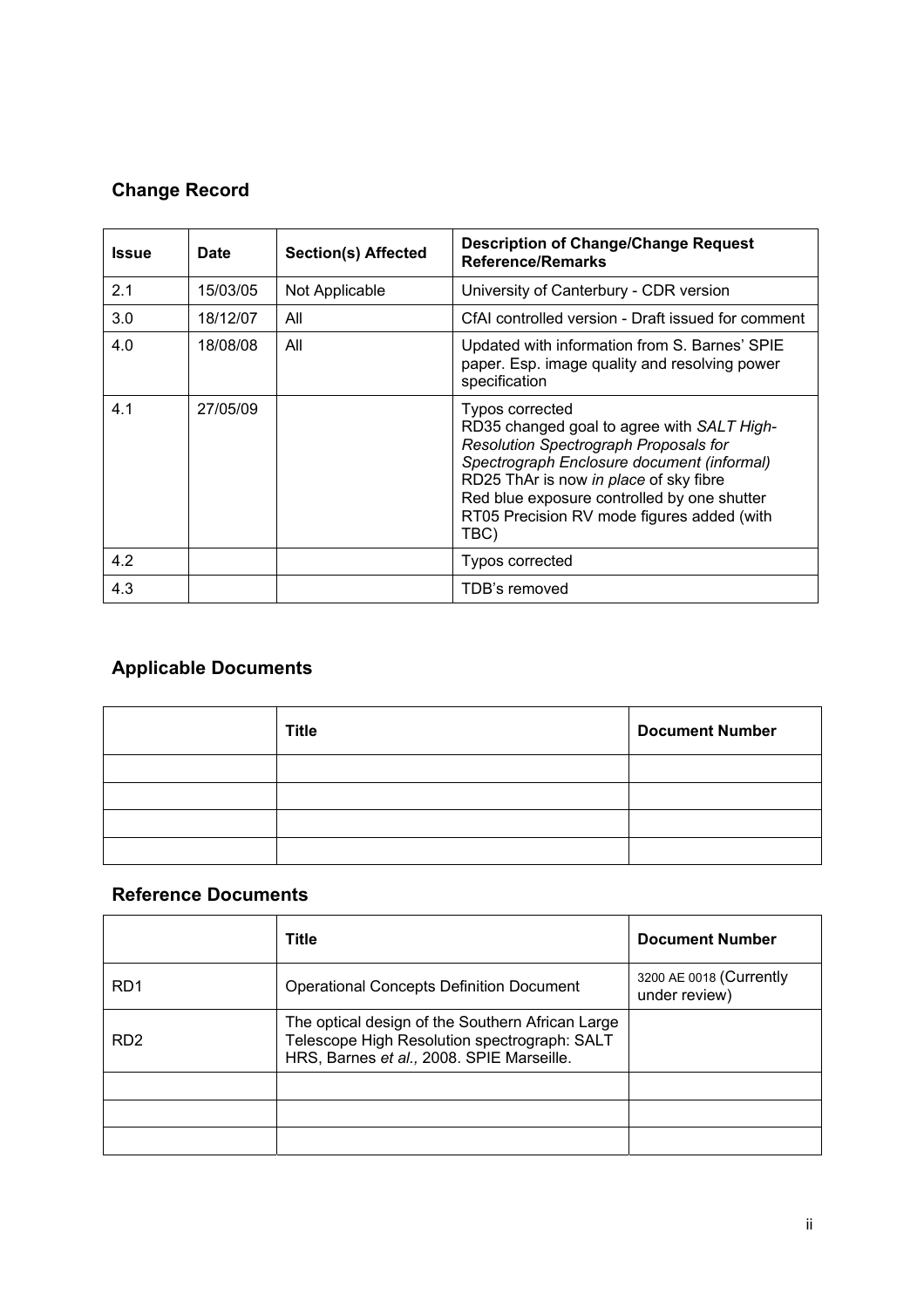# **Acronyms and Abbreviations**

| AD.             | Applicable Document                                      |
|-----------------|----------------------------------------------------------|
| CfAI            | Centre for Advanced Instrumentation of Durham University |
| <b>SALT</b>     | Southern African Large Telescope                         |
| <b>SALT HRS</b> | <b>SALT High-Resolution Spectrograph</b>                 |
| <b>FIF</b>      | Fibre Input Feed                                         |
| <b>RV</b>       | <b>Radial Velocity</b>                                   |
| <b>CCD</b>      | <b>Charge Coupled Detector</b>                           |
| <b>VPHG</b>     | Volume phase holographic grating                         |

# **Requirement labels**

| A         | Assumption                      |
|-----------|---------------------------------|
| <b>RD</b> | Requirement satisfied by design |
| <b>RT</b> | Requirement verified by test    |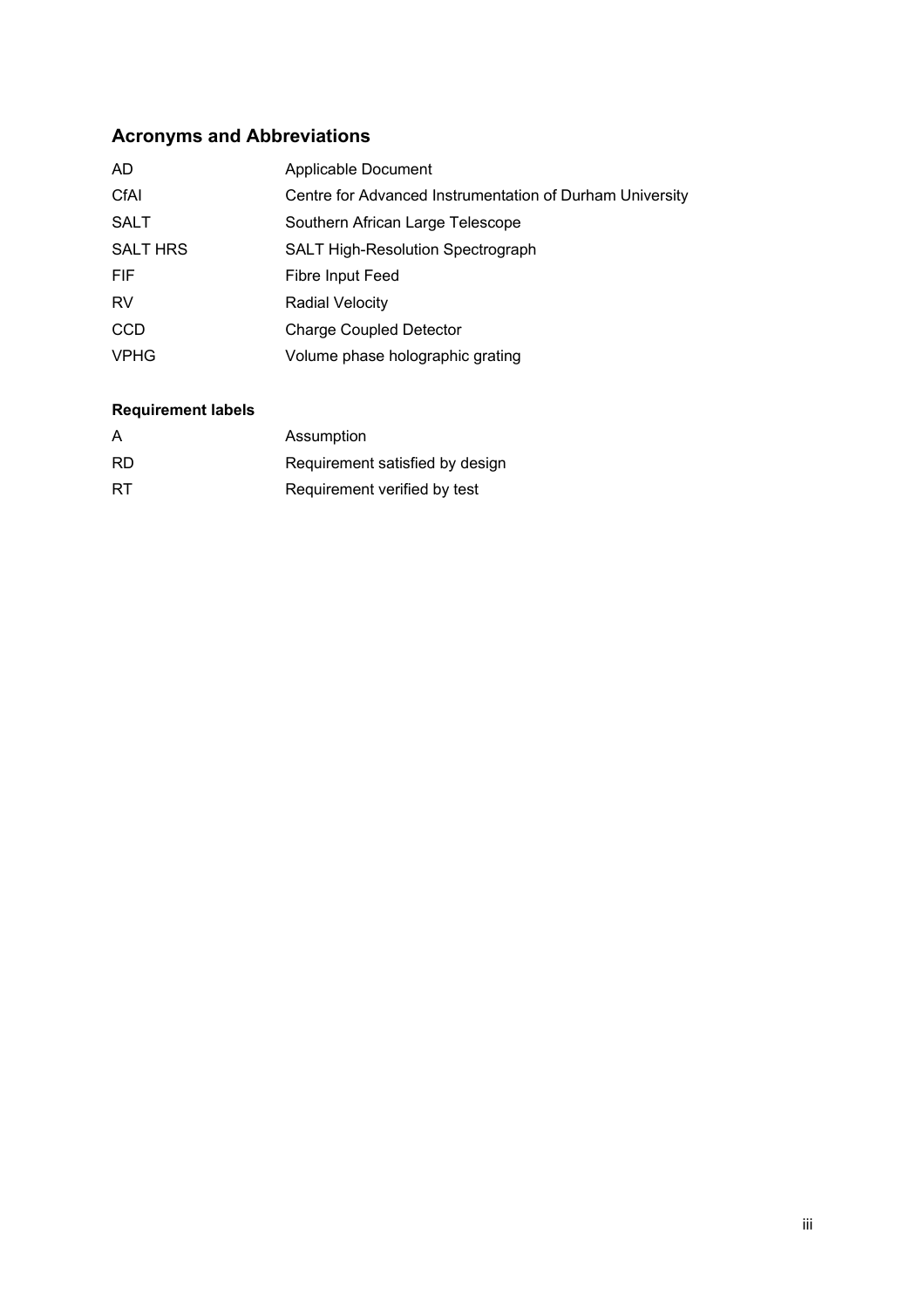# **Table of Contents**

| 1              |                          |  |
|----------------|--------------------------|--|
| $\overline{2}$ |                          |  |
|                | 2.1<br>2.2<br>2.3<br>2.4 |  |
|                | 2.5<br>2.6<br>2.7        |  |
|                | 2.8<br>2.9               |  |
|                |                          |  |
| $\overline{3}$ |                          |  |
|                |                          |  |
|                | 3.1<br>3.2               |  |
|                | 3.3                      |  |
|                | 3.4                      |  |
|                | 3.5                      |  |
|                | 3.6                      |  |
|                | 3.7                      |  |
|                | 3.8                      |  |
|                | 3.9                      |  |
|                | 3.10                     |  |
|                | 3.11                     |  |
|                | 3.12                     |  |
|                | 3.13                     |  |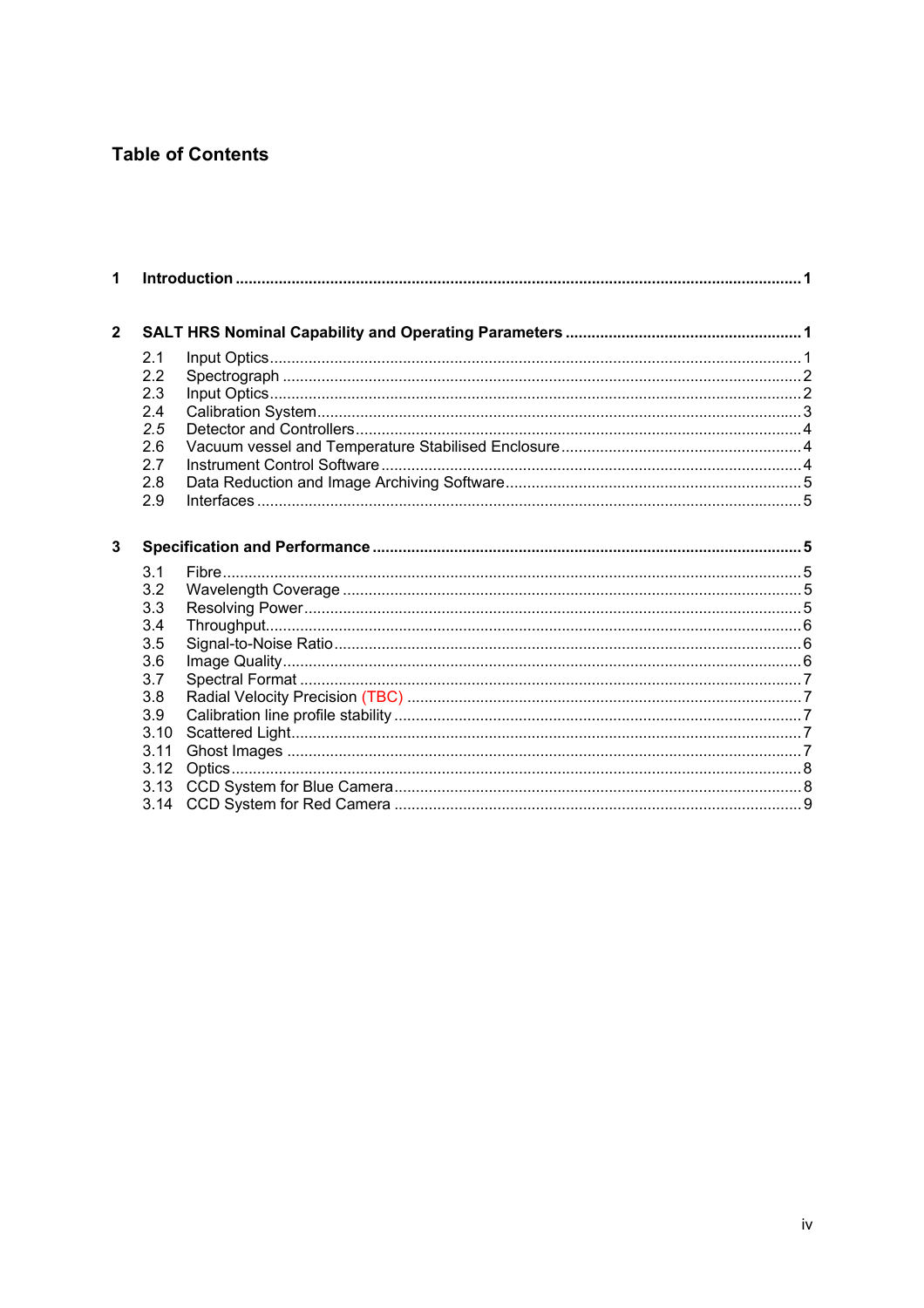## **1 Introduction**

This document establishes the functional performance requirements for the Southern African Large Telescope High Resolution Spectrograph (SALT HRS). It specifies the capabilities and performance requirements that SALT HRS should meet to satisfy the overall science ambitions of the instrument which are elucidated in RD1.

Version 3.0 of this document superseded Issue 2.1 which was written by the University of Canterbury. Version 3.0 and subsequent versions are controlled and issued by CfAI.

## **2 SALT HRS Nominal Capability and Operating Parameters**

SALT HRS is designed to be a single-object high-resolution, fibre-fed échelle spectrograph producing fixed format echellograms. The HRS is made up of:

- Input optics
- Main spectrograph optics
- Two fully dioptric cameras
- Two CCD detectors and controller electronics
- Vacuum vessel and temperature stabilised enclosure
- Calibration system
- Instrument control (hardware & software)
- Quick look data reduction software package

HRS has the following capabilities:

## **2.1 Input Optics**

The spectrograph will be fed by pairs of optical fibres from the Fibre Input Feed at the SALT prime focus.

- **A 01.** *It is assumed that a 500µm fibre placed at the telescope focal plane will capture at least 80% of the energy from a point source given a telescope image quality of EE(80) = 2.1 ".*
- **A 02.** *At least four pairs of slots (including one pair for the precision Radial Velocity (RV) stability mode) will be available on the FIF with variable fibre separation.*
- **A 03.** *The spectrograph will require approximately 35m of optical fibre. The curvature of the fibre will vary as the telescope tracker moves.*

SALT HRS is designed to operate in one of several modes, each being fed from a separate pair of fibres and having different trade-offs between resolving power and throughput (see Specification and Performance section).

- **RD 01.** *A low resolution mode (with direct injection of light), a medium resolution mode and a high resolution mode* shall be provided.
- **RD 02.** *An option to include a mode dedicated to precision radial velocity work shall be incorporated. This option would utilise fibre double-scrambling techniques.*
- **RD 03.** *The instrument will allow the SALT Astronomer to switch between different resolving power modes without manual intervention.*
- **RD 04.** *The medium and high resolution modes shall each have image slicers that divide the image into 3 slices per fibre, and an intermediate slit mask. The precision RV mode will also be sliced, the optical design duplicates that of the high resolution mode.*

The spectrograph will accept light from pairs of fibres positioned in the telescope focal plane. Normally, one fibre will be illuminated by the object under observation and the companion fibre will be fed by adjacent sky, allowing simultaneous source and sky spectra to be taken. For low resolving power exposures, where accurate sky subtraction is required, the fibres will capable of being repositioned (nodded) simultaneously with the charge being moved (shuffled) on the CCD providing on chip summing of source and sky samples. Once an observation has been initiated by the SALT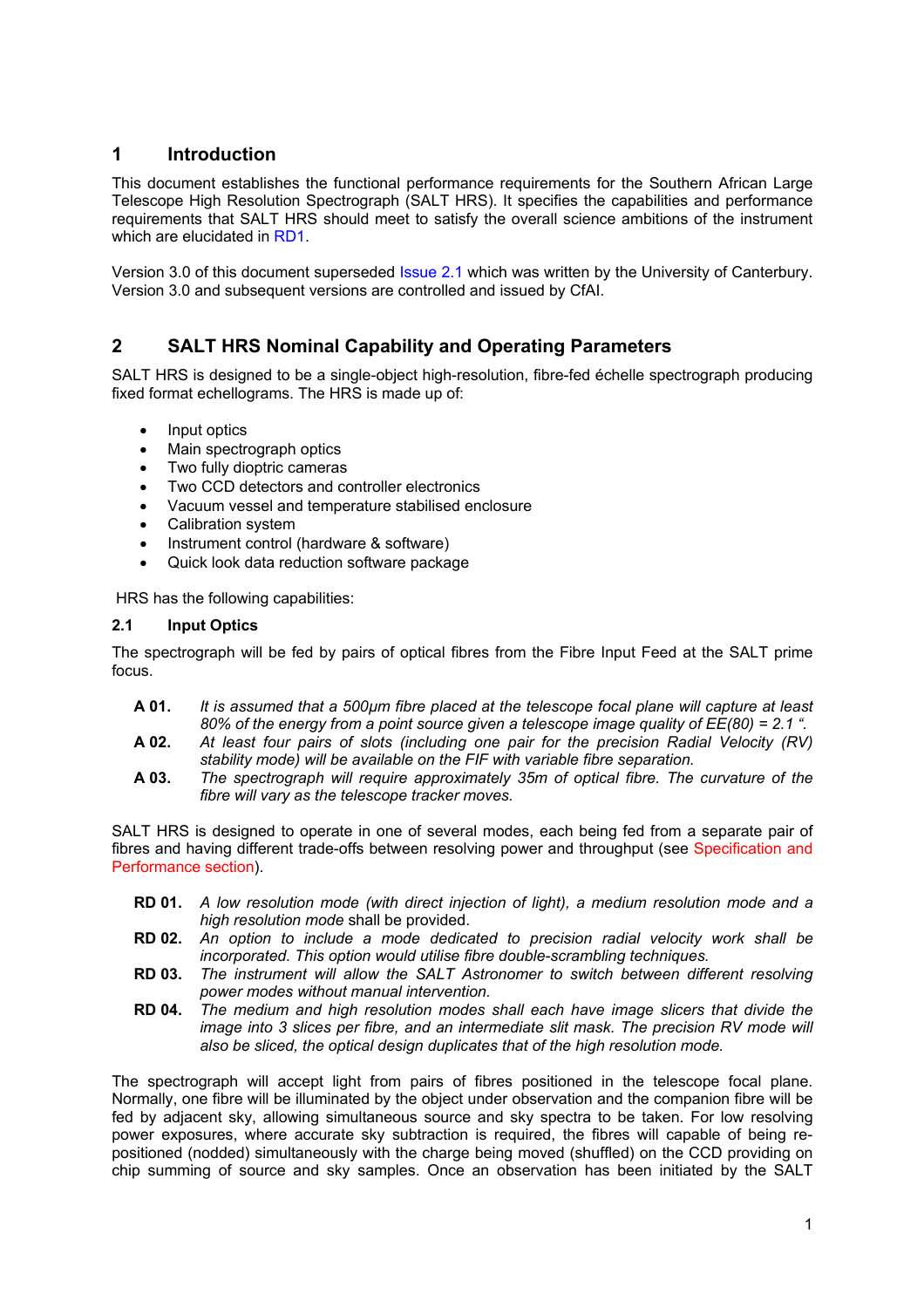astronomer, the HRS will be responsible for sequencing the nods of the telescope (by instructing the TCS to move the telescope as required.)

**RD 05.** *The instrument control software shall provide nod and shuffle mode for the lowest resolving power configuration with user-selectable nod frequency.* 

## **2.2 Spectrograph**

This section describes the key requirements for achieving the desired performance of the optomechanical systems of SALT HRS.

## *2.2.1 Mirrors*

The SALT HRS "white pupil" design requires the following mirrors to be manufactured and aligned on the optical bench:

- Collimator mirror with dual use as both a collimator and a pupil transfer mirror (after échelle dispersion)
- Red and blue pupil mirrors
- Dichroic mirror with near zero angle of incidence to obtain maximum efficiency.
- Red and blue fold mirrors which allow the camera focal planes to be brought close together.
- **RD 06.** *All mirrors are to be coated with appropriate coatings to maximise the efficiency of HRS.*
- **RD 07.** *All mirrors shall have appropriate dimensional tolerances and minimum wavefront distortion specified (typically less than λ/5).*
- **RD 08.** *Mirror mounts shall have appropriate mechanisms for correct optical alignment.*
- **RD 09.** *Mirror mounts shall be designed to minimise distortion to the optics.*
- **RD 10.** *No optical components should protrude from their mounts to avoid accidental damage.*

## **2.3 Input Optics**

The medium resolution, high resolution and high precision radial velocity modes are fed through optical fibre slicers for resolution enhancement. As the medium resolution works with a 500 um fibre and the high resolution modes work with 350 µm, the slicer designs differ slightly. All spectrograph modes are available with object and background sampling. (The high precision radial velocity mode may sacrifice some or all of the sky slit to provide adequate spacing for simultaneous ThAr spectra.) Currently, a Bowen-Walraven design of slicers is assumed.

- **RD 11.** *The pupil shall be located at the grating, with an over-sized collimator to avoid vignetting.*
- **RD 12.** *The input optics shall have no moving parts and shall be contained within the vacuum chamber for stability.*
- **RD 13.** *If possible, an intermediate pupil shall be provided in the input optics to provide stray light rejection.*

### *2.3.1 Gratings*

SALT HRS uses a single échelle grating blazed at 76º and mounted face-down in quasi-Littrow configuration giving a peak theoretical blaze efficiency of ~75%. Cross dispersion is provided by two volume phase holographic gratings (VPH), one for each of the red and blue cameras. The gratings shall be optimised to provide maximum possible order separation whilst maintaining complete wavelength coverage.

- **RD 14.** *The échelle grating shall be a replica of master MR166, catalogue number 53050ZD01- 425E. This has a groove frequency of 41.59 g/mm with 76º blaze angle. The substrate will be Zerodur (or similar) for its low CTE.*
- **RD 15.** *The exact angle of illumination with respect to the grating facet normal (nominally 0.3- 0.5º) will be adjustable during commissioning to precisely centre the blaze function on the CCD.*

## *2.3.2 Mechanisms*

SALT HRS requires several motion mechanisms to control exposures during observation runs.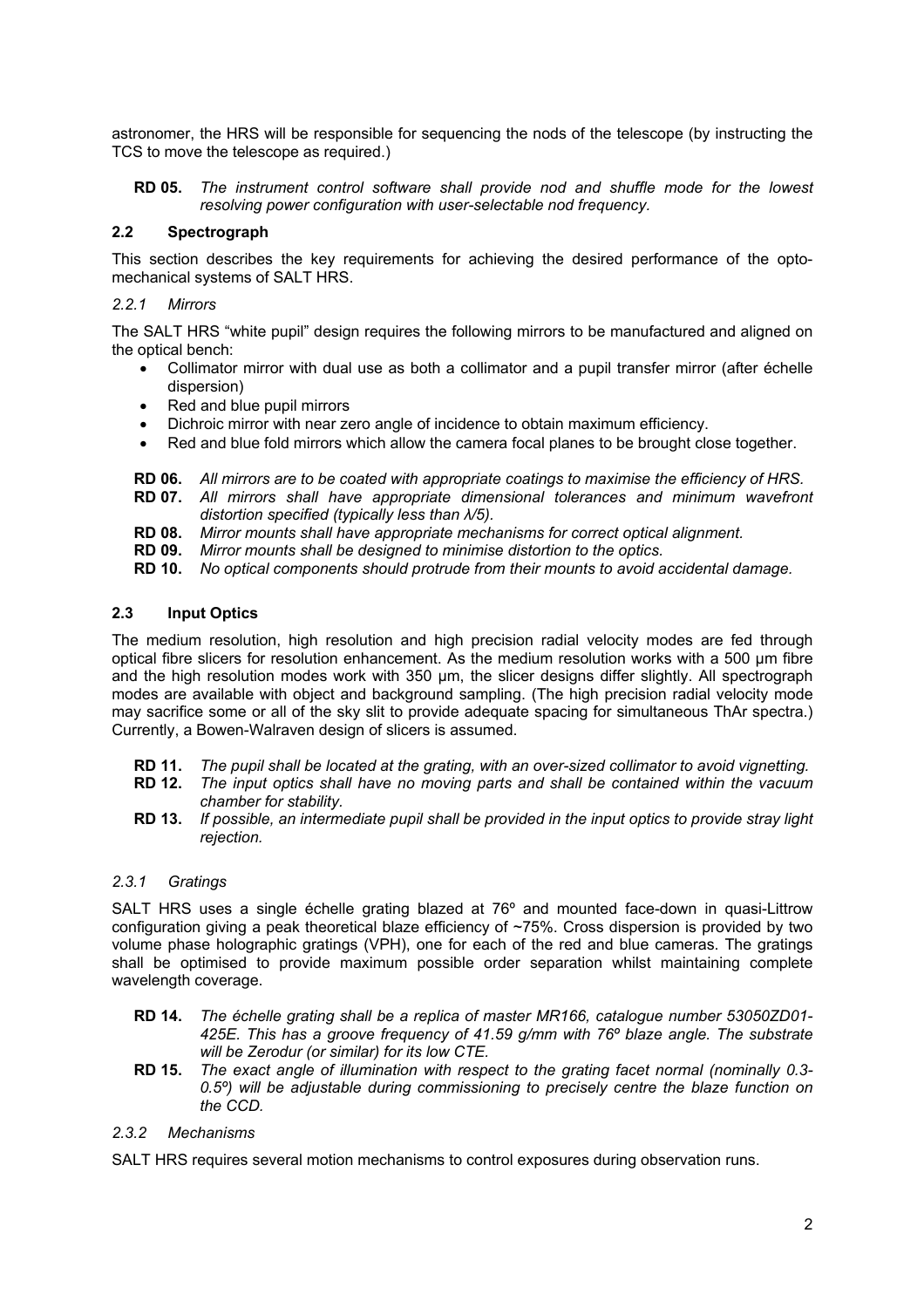- *The cameras are to be focussed by moving the red and pupil mirrors using motorised and encoded micrometers. In the thermally controlled environment camera focussing should not be routinely required.*
- *Independent control exposure of red and blue arms shall be provided through software control of the shutter and chip readout intervals.*
- **RD 16.** SALT HRS shall be focussed by moving the pupil mirrors to compensate for (i) change in focus from moving from atmospheric press to vacuum and (ii) for changes in temperature.

The mechanical design of SALT HRS shall use as few moving parts as possible. Where mechanisms inside the vacuum vessel are unavoidable they shall be designed to be maintenance free and be as reliable as possible.

- **RD 17.** *Mechanisms shall be designed to operate reliably under vacuum without maintenance.*
- **RD 18.** *Motors shall be powered down when not in use.*

For the optional precision RV mode, mechanical stability is of prime importance as **any** mechanical imprecision is likely to be detrimental to the final radial velocity precision attained.

- **RD 19.** *No part of optical train of the precision RV mode shall be mounted on the moving part of a mechanism.*
- *2.3.3 Exposure meter*

For observations, a real-time photon counting exposure meter is required.

- **RD 20.** *An exposure meter is required to operate on 4-5% of light incident on the échelle (which is reflected by a small mirror placed in the gap between the ruled areas on the grating)*
- **RD 21.** *The exposure meter is required to display a real-time count to allow "peaking up" of the acquired target.*
- *2.3.4 Materials*

As a precision instrument SALT HRS will be built using only new and high grade materials that are suitable for their intended use.

- **RD 22.** *All materials and lubricants should be vacuum compatible i.e. low outgassing.*
- **RD 23.** *All surfaces inside the vacuum vessel shall be blackened, with black anodising as the preferred method for aluminium parts.*

## **2.4 Calibration System**

Primary wavelength calibration of SALT HRS will be by means of injecting of light from a laboratory ThAr arc lamp. Alternatively, the SALT instrument calibration system (AD 15?? AS 0000) can be used to feed light into the fibres at the FIF (although not at the same time as star light). Additionally, for the precision RV mode simultaneous ThAr injection will be available in which a laboratory emission line source will be fed into the science fibres.

- **RD 24.** *SALT HRS will provide a dedicated 100 µm core reference calibration fibre illuminated from a laboratory ThAr source sited in the Spectrometer Room.*
- **RD 25.** *The precision RV mode shall incorporate simultaneous ThAr injection in place of the sky fibre.*
- **RD 26.** *The calibration light source intensity will be controllable.*

Please note the following changes that have been made to the design requirements since CDR.

• In the high-precision radial velocity mode, an iodine cell is foreseen.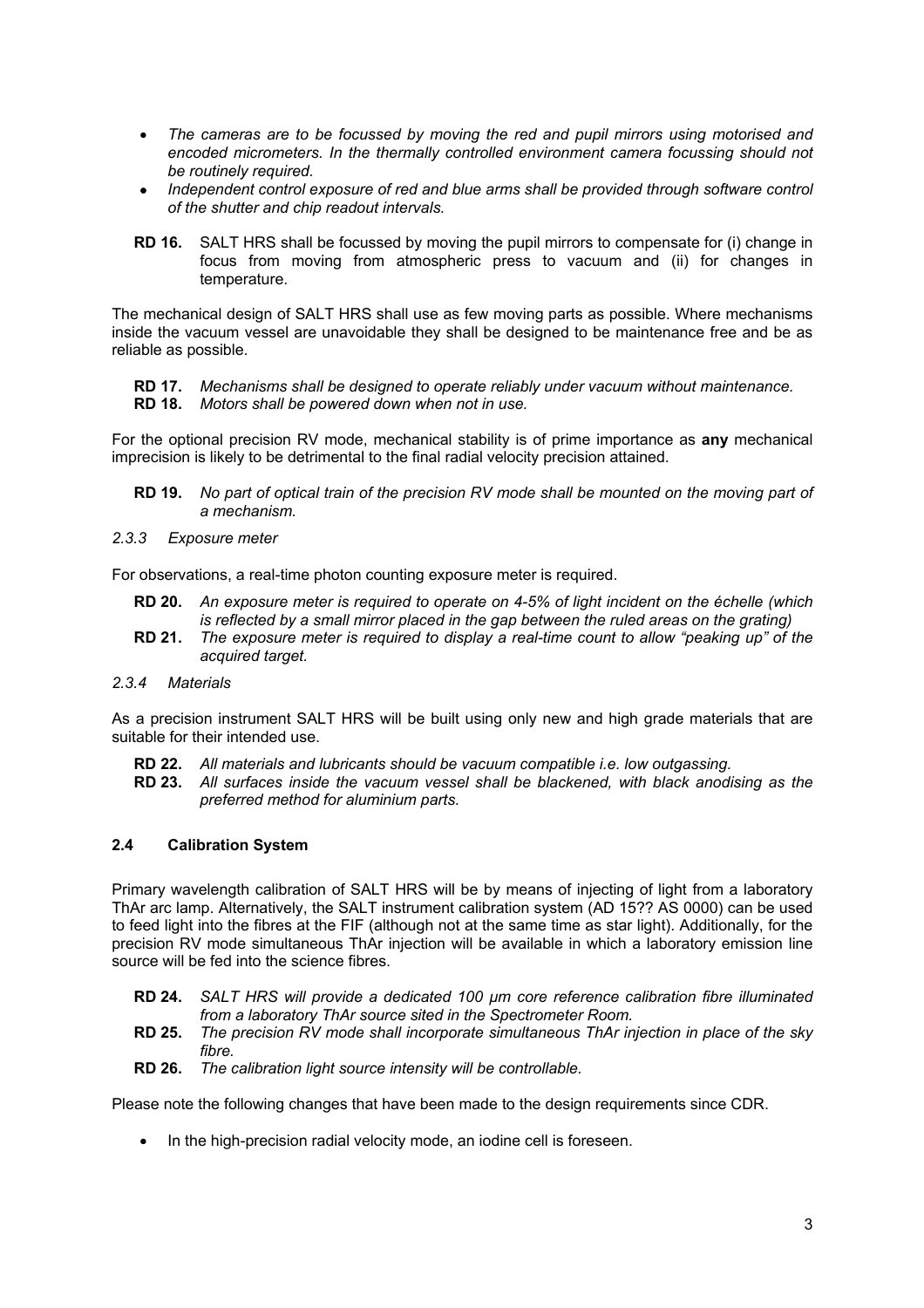• Due to the low level of pixel-to-pixel variations expected of the science-grade CCDs, no *on instrument* flat field lamps are included. Flat fielding using the SAC optics will still be possible prior to making observations with low S/N ratios.

## *2.5* **Detector and Controllers**

The detector system is critical to the performance of SALT HRS. The specification governing the detectors' required performance is extremely important. The integration of detectors is technically challenging and will require careful collaboration with vendors.

- **RD 27.** *The detector system shall comprise two science-grade detectors (one for each for the red and blue arms), cryogenically cooled detector housings with compressor, array controller electronics & interface cards and power supplies.*
- **RD 28.** *The vacuum inside the detector cryostats shall be passively maintained over a six month period.*
- **RD 29.** *The array control electronics shall provide at least two gain settings, under software control.*
- **RD 30.** *The array control electronics shall provide pre-binning of 1 x 1 to 9 x 9, independently adjustable in each direction.*
- **RD 31.** *The array control electronics shall be capable of operating at readout speeds of up to 1 million pixels / second.*
- **RD 32.** *The array control electronics shall permit up to 5 readout windows to be selected.*
- **RD 33.** *For charge shuffling the CCDs must be aligned with their columns in the direction of cross-dispersion.*

## **2.6 Vacuum vessel and Temperature Stabilised Enclosure**

The optical and mechanical design of the spectrograph will be such that the radial velocity precision and the line profile will be intrinsically stable. The spectrograph (including input optics) will be entirely housed inside a vacuum chamber to give immunity from changes in barometric pressure, temperature effects and particulate contamination of optical surfaces. This will in turn be located inside a prefabricated, temperature controlled room to be constructed in the Spectrometer Room at the SALT facility.

- **RD 34.** *The spectrograph will be mechanically isolated via passive vibration isolators from the telescope facility.*
- **RD 35.** The temperature inside the vacuum tank will be stable to better than  $\pm$  1°C over a 24 *hour period with a goal to achieve a temperature stability approaching 1mK for the spectrograph internal components.*
- **RD 36.** *The vacuum inside the tank shall be passively maintained at <2 mbar over a three month period.*

## **2.7 Instrument Control Software**

The instrument control software must be compatible with the existing SALT facility systems and, for ease of maintenance, shall adhere to all applicable SALT hardware and software standards.

- **RD 37.** *The instrument shall be controlled by standard PCs running Windows 2000 (or XP) and LabVIEW-Compatible interface cards.*
- **RD 38.** *The instrument interface and control software will be developed in LabVIEW version 6.1 and C.*
- **RD 39.** *SALT HRS should have a single point of entry (datasocket) for control purposes.*

There will be software provided for:

- **RD 40.** *Control of spectrograph mode (i.e. fibre feed selection)*
- **RD 41.** *Control of science and calibration exposures*
- **RD 42.** *Communication with TCS (restricted to HRS control server level)*
- **RD 43.** *Control of camera focus*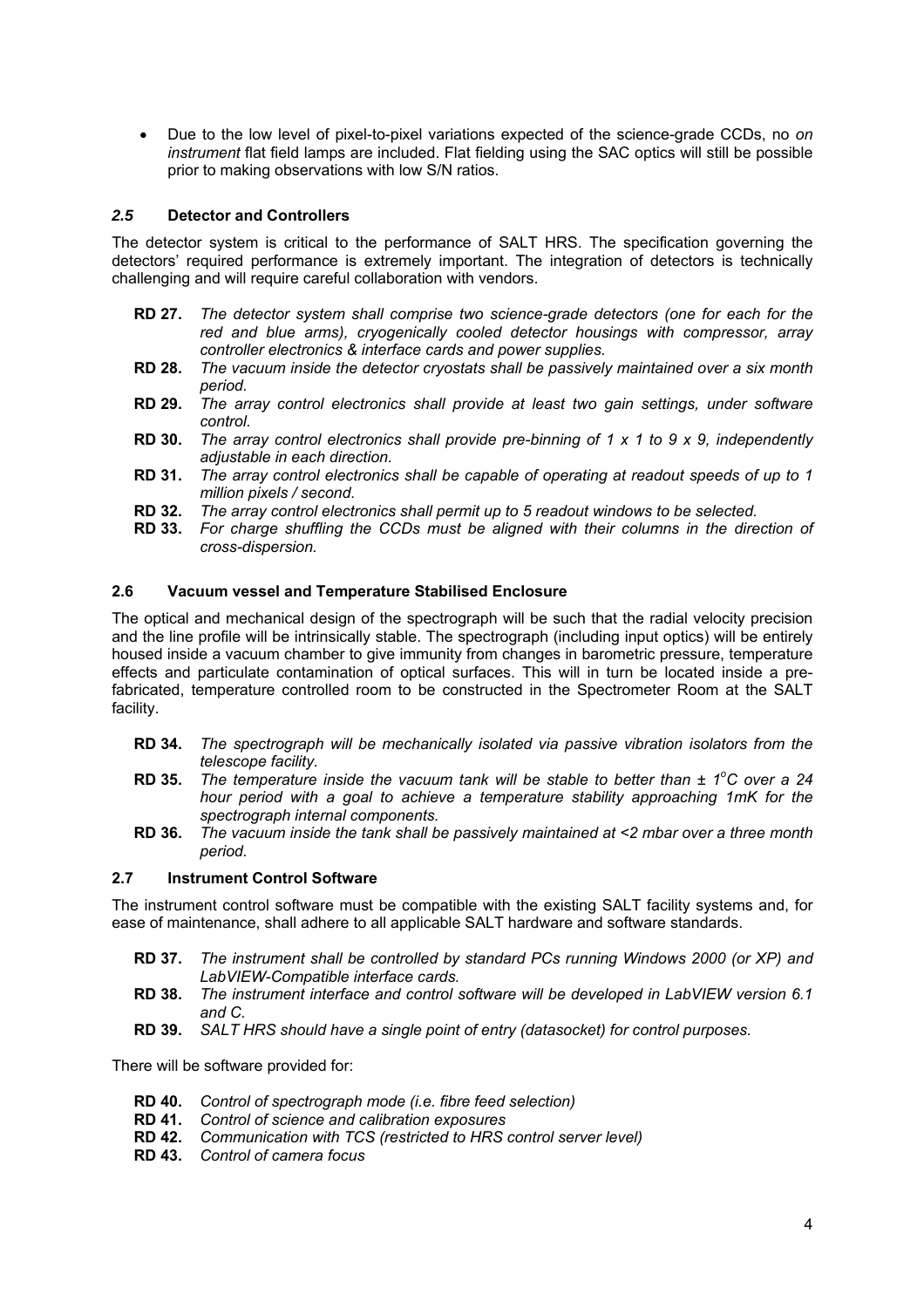- **RD 44.** *Monitoring and logging of the temperature and pressure (data to be made available for incorporating in FITS headers)*
- **RD 45.** *Emergency shutdown into safe state*

## **2.8 Data Reduction and Image Archiving Software**

Échelle spectroscopy requires specialist data reduction pipelines. The processing steps necessary for échelle quick look data reduction and the full data reduction package are essentially the same. The distinction is that for the quick look data reduction, a goal of providing results in <5 min (TBC) is stipulated. [The present quick look data reduction PC at SALT (QCPC) is a Linux machine which currently has IRAF and PyRAF installed.]

There will be software provided for:

- **RD 46.** *Quick-look data extraction for displaying preliminary spectral information obtained from exposures on the SALT QCPC (as a minimum).*
- **RD 47.** *Appending correct FITS header information (including data from TCS) to exposure data files.*
- **RD 48.** *Automatically sending FITS datafiles across the data network to SALT QCPC/Image Archiving PC with an agreed naming convention.*

## **2.9 Interfaces**

The HRS will be physically located in the Spectrometer Room at SALT.

- **A 04.** The SALT facility will provide power, water, air and vacuum services and network points for connection to the control (100 Mbit/s) and data networks (*gigabit)*.
- **RD 49.** *The interfaces between SALT HRS and the SALT facility shall be defined in an Interface Control document.*

## **3 Specification and Performance**

The performance of SALT HRS relative to the specification laid out below will be assessed during final acceptance testing. Where appropriate, the performance of individual sub-systems (primarily subcontracted optical items) will also be checked prior to integration with the main instrument.

## **3.1 Fibre**

**RT 01.** *The fibres will introduce no more than 20% focal ratio degradation for telecentric input at the telescope focal plane at f/4.2.* 

## **3.2 Wavelength Coverage**

The spectrograph will be capable of complete wavelength coverage from 370nm to 890nm (in a single exposure) but with a 'blind spot' at the dichroic wavelengths.

- **RT 02.** *The instrument shall cover all wavelengths from one order below 370nm to the order in which λ = 890nm is located.*
- **RT 03.** *The dichroic 'blind spot' should be at 555 nm with a goal of <10nm interruption.*
- **RT 04.** *The wavelengths in which the dichroic transition occurs should be imaged on both detectors.*

## **3.3 Resolving Power**

SALT HRS is designed to operate in four configurations, each having different resolving powers. The resolving power is not determined solely by the slit width at the collimator focus as both the spectrograph's optics and detector will degrade the image of the slit, broadening the line spread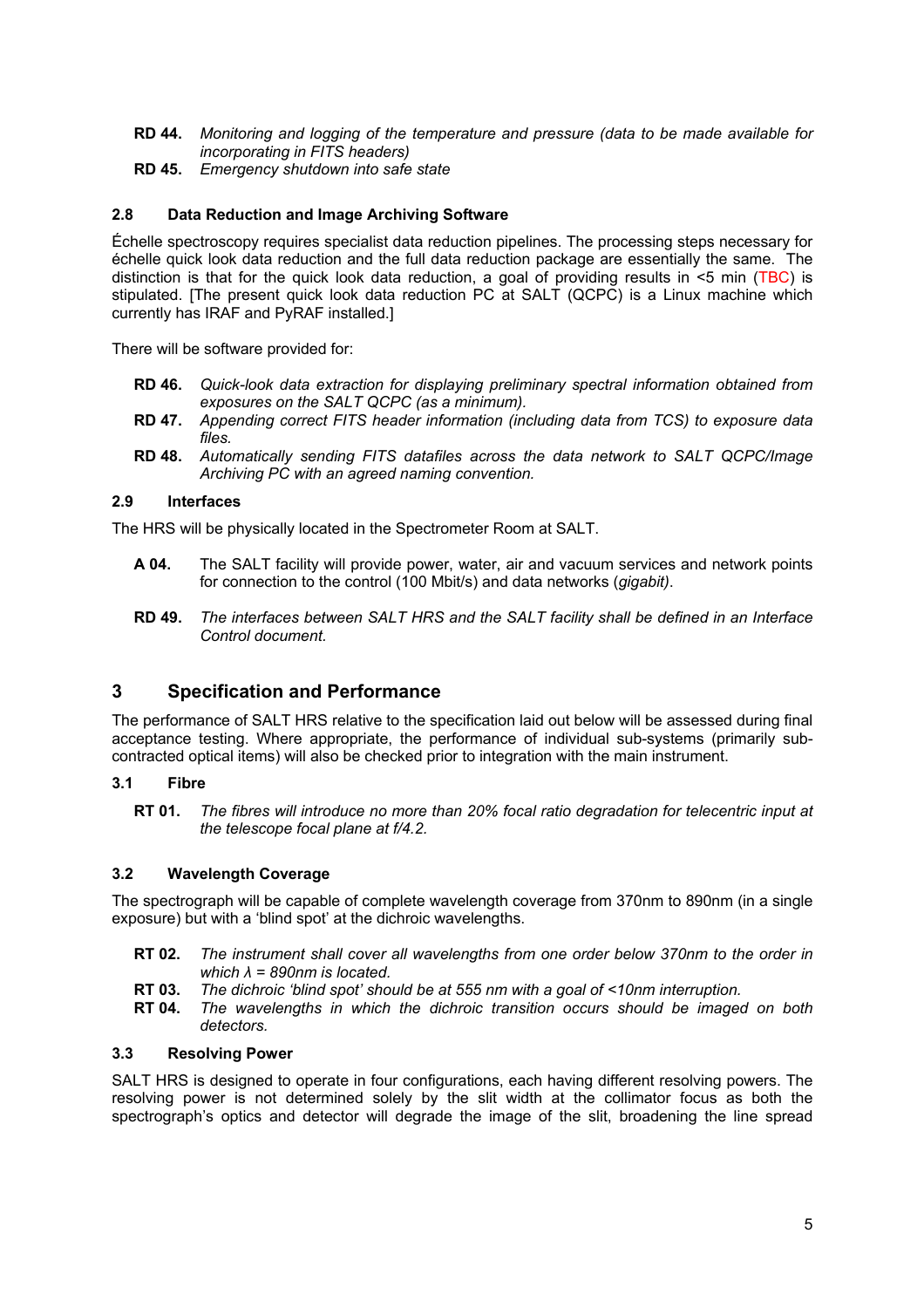function. Each mode shall have a resolving power<sup>1</sup> of better than 90% of the predicted value at the central blaze wavelength for each order, as show in the table below:

**RT 05.** Target resolving powers (from S. Barnes' predictions published in RD2, Barnes *et al* 2008)

| <b>Mode</b>          | <b>Nominal</b><br>resolving | <b>Fibre</b><br>diameter | Slit width<br>(arcsecs) |                 | <b>Effective resolving power</b><br>(γι <u>ο</u> γ) |
|----------------------|-----------------------------|--------------------------|-------------------------|-----------------|-----------------------------------------------------|
|                      | power<br>(γι <u>ο</u> γ)    | (arcsecs)                |                         | <b>Blue arm</b> | <b>Red arm</b>                                      |
| Low resolution       | 16,300                      | 2.23                     | 1.673                   | 16,200          | 16,200                                              |
| Medium resolution IS | 38,400                      | 2.23                     | 0.710                   | 36,600          | 37,300                                              |
| High resolution IS   | 77,900                      | 1.56                     | 0.355                   | 64,400          | 69,200                                              |
| Precision RV IS      | 77,900                      | $1.56^{\dagger}$         | $0.355^{\dagger}$       | 64,400          | 69,200                                              |

 $<sup>†</sup>$  the precision RV mode is a duplicate of the HR mode. Highest possible resolution is required</sup> because of the importance of adequately sampling the line profiles in order to achieve sub-resolution element accuracy; see RD1.

## **3.4 Throughput**

The SALT HRS throughput (from the fibre entrance to the CCD detector) will deliver throughput as a function of wavelength and resolving power of at least 75% of the target throughputs (for a maximallyilluminated pupil) at a wavelength of ≈ 650nm as shown in the following table. Not withstanding any throughput requirements on individual components (described elsewhere in this document) a minimum image quality for the spectrograph as a whole, operating in each of its modes, is specified as follows.

**RT 06.** Target throughputs (from S. Barnes' predictions published in RD2, Barnes *et al* 2008)

| <b>Resolving power</b> | Throughput (%) excluding telescope    |                |
|------------------------|---------------------------------------|----------------|
|                        | <b>Blue arm</b>                       | <b>Red arm</b> |
| 16,000                 | 21.5                                  | 29.2           |
| 37,000                 | 15.1                                  | 20.3           |
| 65,000                 | 12.9<br>9.6                           |                |
| <b>Precision RV</b>    | As 65,000 mode but with losses for I2 |                |
| mode                   | cell and double scramblers            |                |

### **3.5 Signal-to-Noise Ratio**

Using the predicted efficiencies, it is expected that SALT HRS should be capable of obtaining a S/N of 100:1 of a V = 13.6 object in ≈ 5 minutes at R ≈ 16,000, and the same limit would be reached for a V = 15.8 object after half an hour. Observations of stars around V = 19 should allow S/N between 10 and 20 after an hour's exposure.

## **3.6 Image Quality**

l

Notwithstanding the image quality required of individual components (described elsewhere in this document) a minimum image quality for the spectrograph as a whole is quoted.

**RT 07.** *At all wavelengths from 370 to 555nm that are within one half a free spectral range from the blaze wavelength, the blue camera shall deliver a minimum image quality of 80% encircled energy within a 25µm square box.* 

<sup>1</sup> *as delivered* resolving power (averaged between arms) i.e, *after* data reduction predicted using the method outlined to S. Barnes by H. Dekker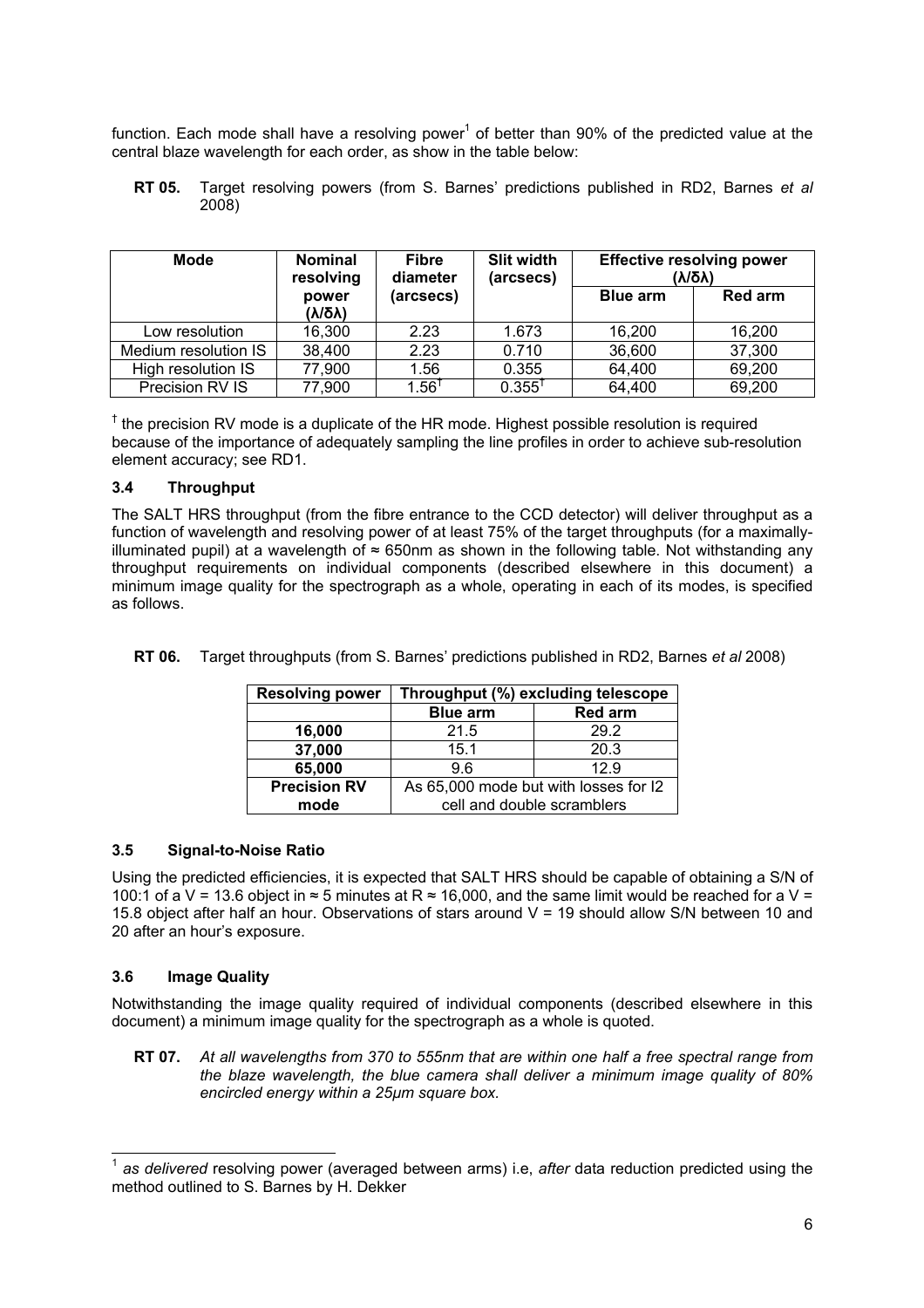- **RT 08.** *At all wavelengths from 555 to 800nm that are within one half a free spectral range from the blaze wavelength, the red camera shall deliver a minimum image quality of 80% encircled energy within a 25µm square box.*
- **RT 09.** *The image quality from 800 to 890nm is degraded to deliver approximately 80% encircled energy within a 30-35 µm square box.*

## **3.7 Spectral Format**

The dispersive elements shall provide sufficient two-dimensional dispersion to achieve the resolving power, wavelength coverage and background sky subtraction requirements in all operational modes, including nod and shuffle.

- **RT 10.** *Inter-order spacing shall be >11 arcsec in each arm.*
- **RT 11.** *There will be at least 5 un-illuminated rows on the CCD (75µm) between adjacent spectra.*
- **RT 12.** *The échelle shall be adjustable so that the blaze function can be centered on the CCD.*

## **3.8 Radial Velocity Precision (TBC)**

High radial velocity precision is a goal of the instrument and many of the functional requirements listed in section 2 are imposed to ensure that the instrument achieves the following stability.

- **RT 13.** *The intrinsic stability of the instrument shall show no more than 0.001 pixel shift in the centroided position of a set of ThAr arc lines over the period of one hour.*
- **RT 14.** *The minimum requirement is for 10 ms-1 radial velocity precision in the medium resolution mode*
- **RT 15.** *The precision radial velocity mode should have a baseline design requirement of 3-4 ms-* $^1$  and a goal of 1 ms<sup>-1</sup>.

[We need to say how we define radial velocity precision:

Radial velocity precision will be measured e.g. the RMS scatter of observations of a sharp-lined dwarf star taken with S/N > 100 for a short exposure and at central track]

## **3.9 Calibration line profile stability**

The laboratory calibration light source is required to be relatively stable.

- **RT 16.** *Minimum requirement of less than 1% change in the wavelength calibration lamp line profile over a 12 hour period for a fully illuminated pupil.*
- **RT 17.** *The calibration lamp line intensity must remain stable to within 10% over 12 hours.*

## **3.10 Scattered Light**

Appropriate baffling and blackening of components should minimise stray light to below the level specified below.

**RT 18.** *A maximum of 5% stray light will be allowed, where stray light is defined as the ratio of the average inter-order light from both sides of the spectrum to the continuum spectrum intensity at the following wavelengths and corresponding source temperatures.* 

| <b>Wavelength (nm)</b> | Source temperature (K) |
|------------------------|------------------------|
| 460                    | 6.500                  |
| 700                    | 4.300                  |

## **3.11 Ghost Images**

The optical design should be validated to ensure no significant ghosts occur.

**RT 19.** *Ghost images are to be less than 1% of the local continuum averaged over the orders centred on the blaze wavelength.*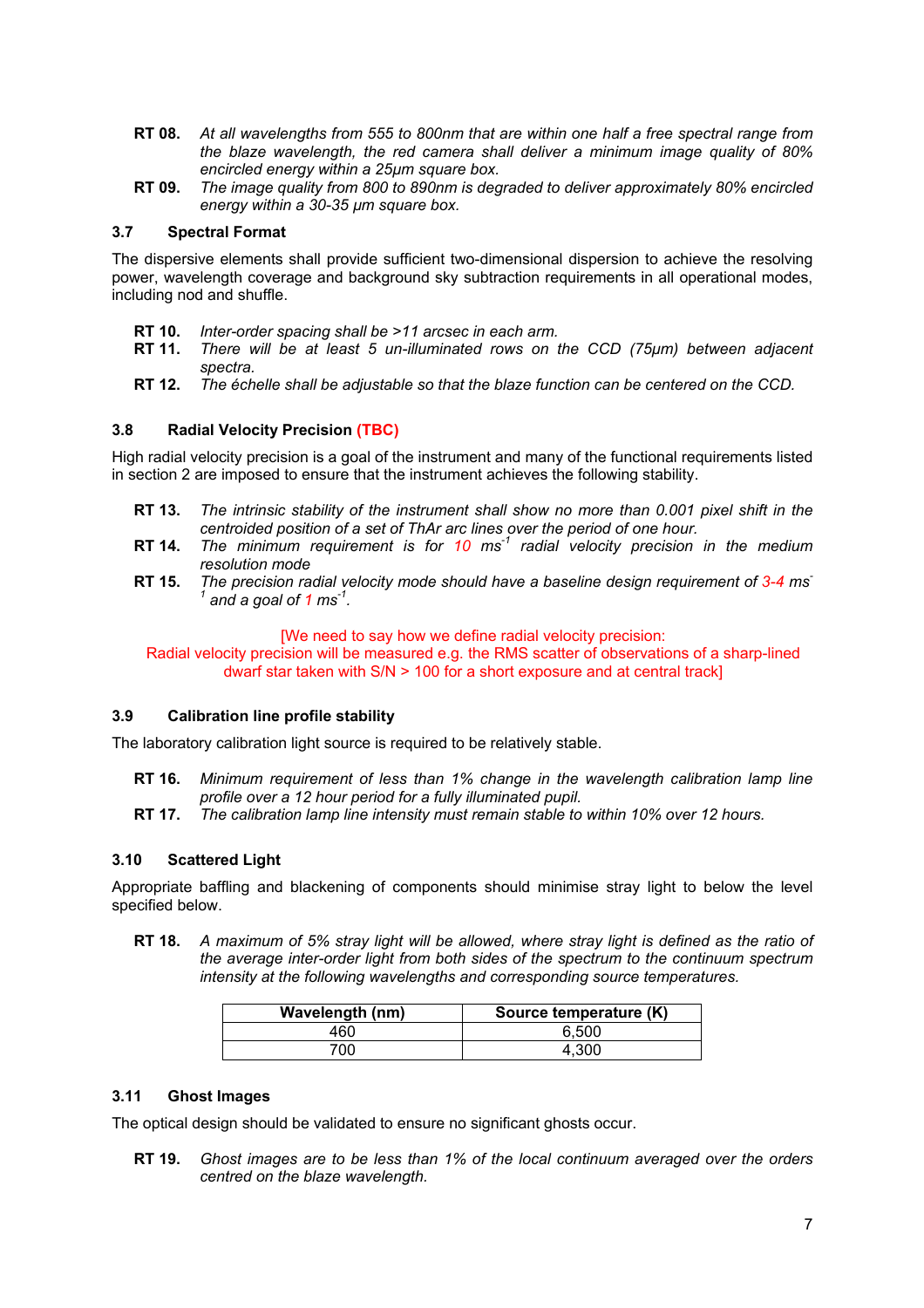**RT 20.** *Peak intensities of any ghosts of an arc emission line are to be less than 0.1% of the measured central intensity of that line.* 

## **3.12 Optics**

Individual optical elements will all be the subject of a full technical specification and apposite acceptance testing in due course. The following section lists the basic performance criteria for the key optical elements.

- *3.12.1 Input Optics* 
	- **RT 21.** *The image slicers shall degrade resolving powers by no more than 10% as a goal.*
	- **RT 22.** *The image slicers shall have a minimum image quality of 80% encircled energy within 80µm diameter for each fibre.*
- *3.12.2 Collimator* 
	- **RT 23.** *The collimator will accept and collimate 95% of the light exiting the fibres or image slicers into a 200mm collimated beam assuming less than 10% focal ratio degradation from the fibres.*

### *3.12.3 Échelle*

The échelle grating shall be tested by the manufacturer to ensure that it is suitable for the intended application. The following quantities shall be part of the criteria evaluated during acceptance testing.

- *Spectral defects*
- *Efficiency measurement*
- *Wavefront*
- *Scattered light*

### *3.12.4 VPH gratings*

**RT 24.** *The VPH grating parameters should be specified such that the gratings are capable of complete wavelength coverage.* 

### *3.12.5 Cameras*

The cameras comprise several optical elements whose specification must be optimised during design and revised sequentially in manufacture to achieve the ultimate performance which is required to be:

**RT 25.** The cameras are required to ensure Nyquist sampling by two pixels at the highest resolving power and be capable of complete wavelength coverage.

## **3.13 CCD System for Blue Camera**

The blue detector is a 2k x 4k CCD with 15µm square pixels. [The detector is an E2V CCD44-82 Grade 1 (thinned, back illuminated) with an astronomy broadband antireflection coating.]

The minimum performance requirements for the **blue** detector are:

- **RT 26.** *The charge transfer efficiency [of the blue CCD] shall be > 99.999%*
- **RT 27.** *Full well: the peak charge storage [of the blue CCD] shall be ≥150 ke- /pixel minimum*
- **RT 28.** *The dark current [of the blue CCD] shall be <1 e- /pixel/hour at 150K*
- **RT 29.** *The blue CCD flatness shall be <20µm peak-to-valley*
- **RT 30.** *The quantum efficiency of the blue CCD as a function of wavelength shall be as described in the following table:*

| Wavelength (nm) | QE (%) |
|-----------------|--------|
| 350             | >40    |
| 400             | >70    |
| 500             | >75    |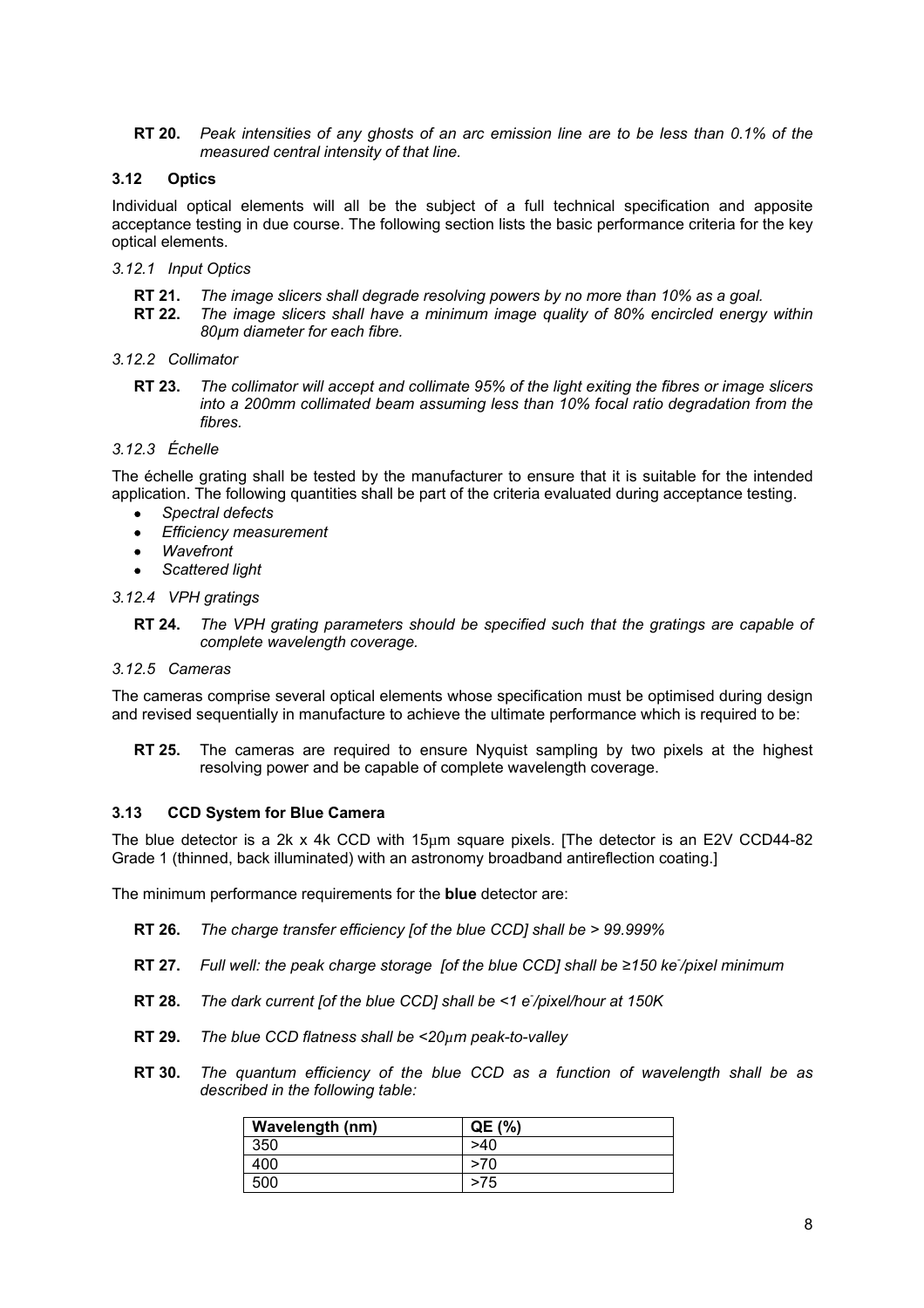**RT 31.** *The read noise of the blue CCD shall be as described in the following table:* 

| <b>Readout frequency (kHz)</b> | Noise (e <sup>-</sup> RMS per pixel) |
|--------------------------------|--------------------------------------|
| 20                             | <3                                   |
| 100                            | <۵                                   |
| 400                            | <5                                   |
| 1000                           | <ጾ                                   |

**RT 32.** *The blue CCD cosmetic defects (as defined by E2V) shall equal of better the values shown in the table below:* 

| Column defects | ≤6    |
|----------------|-------|
| White spots    | ≤500  |
| Traps          | ≤30   |
| Total spots    | ≤1250 |

## **3.14 CCD System for Red Camera**

The red detector is a 4k x 4k CCD with 15µm square pixels. [The detector is an E2V CCD231-84 Grade 1 (deep depletion silicon, back illuminated) with the Extra Red Plus antireflection coating and fringe suppression process.]

The minimum performance requirements for the **red** detector are:

- **RT 33.** *The charge transfer efficiency [of the red CCD] shall be > 99.999%*
- **RT 34.** *Full well: the peak charge storage [of the red CCD] shall be ≥150 ke- /pixel minimum*
- **RT 35.** *The dark current [of the red CCD] shall be <2 e- /pixel/hour at 150K*
- **RT 36.** *The red CCD flatness shall be <20µm peak-to-valley*
- **RT 37.** *The quantum efficiency of the red CCD as a function of wavelength shall be as described in the following table:*

| Wavelength (nm) | QE (%) |
|-----------------|--------|
| 550             | >80    |
| 650             | >80    |
| 800             | >80    |
| 900             | >45    |

**RT 38.** *The read noise of the red CCD shall be as described in the following table:* 

| <b>Readout frequency (kHz)</b> | Noise (e RMS per pixel) |
|--------------------------------|-------------------------|
| oc                             | <3                      |
| 100                            |                         |
| 400                            | <5                      |
| 1000                           | ะ8                      |

**RT 39.** *The red CCD cosmetic defects (as defined by E2V) shall equal of better the values shown in the table below:* 

| Column defects | ≤10   |
|----------------|-------|
| White spots    | ≤800  |
| Traps          | ≤15   |
| Total spots    | ≤1500 |